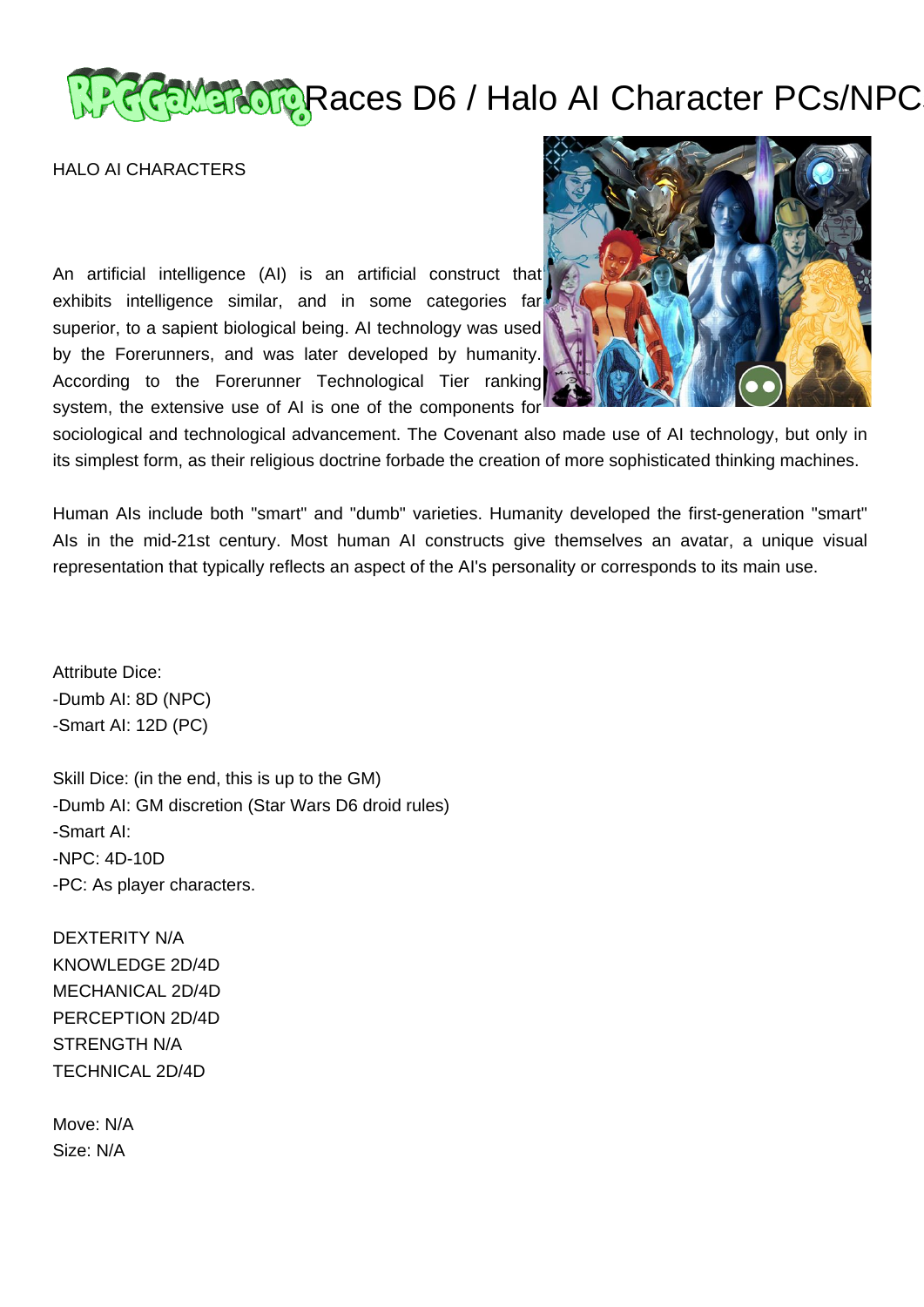A NOTE BEFORE READING FURTHER: After writing this up and thinking it was finished, I had some afterthoughts, and thought this was worth adding in. An alternative method of using smart AIs in-game (and this is the method I would prefer) would be to have them just be an extension of a player character. The player now has access to the AI's skills and uses them when needed for those types of actions, using the AI's Attribute and Skill Dice to their fullest when making those rolls. The GM can still act out the role of the AI, but the player makes all the rolls when those skills are needed. The player can even apply their own Character Points and Force/Hero points to these actions if they wish. This is how it can be explained in-game how a smart AI plugged into a Spartan-II's Mjolnir armor can enhance their abilities. If GMs wish, they can even allow the player to kind of "multi-task" and perform an extra action without a penalty to their dice rolls (usually -1D per extra action they take) as long as the extra action is related to the AI's skills. I wanted to add this here so any readers would see it first and know this is how I would prefer using smart AIs in-game. Anything listed below for how to use AIs in-game that deviates from this was left here on purpose as "rules options" for consideration by players/GMs if they prefer them instead.

## Character Skills:

-Dumb AI: Given by GM or purchased/programmed by players. If a player(s) make a dumb A.I. use Computer Program/Repair skill to create the base A.I. Start at Moderate Difficulty to create an A.I. with 1D in all Attributes, +1 Difficulty Level for every +1D added to its Attributes. This also assumes the player has access to software and hardware that speeds up and eases the process of making complex computer programs. If not and starting the code from scratch with skill alone, the Difficulty is Difficult and +5 Difficulty for any extra Attribute Dice added in to the A.I.'s creation. NOTE!: Attribute Dice for a dumb A.I. MUST be given at character creation, not afterwards. After its creation, a dumb A.I. can be programmed Skill Dice but not Attribute Dice (GM discretion on whether to wave that). After creation, the player may then program whatever skills they want the A.I. to have, provided they have these skills themselves, access to someone who has these skills, or access to some kind of "A.I. skill coding package" that can be used to add the desired skills to the dumb A.I.

Keep in mind, a dumb A.I. with 1D in it's attributes but with any and all skills you can cram into it, would still be a very useful thing to have around, either for operating a ship's systems as an "autopilot" (but using weapons too?), or physically with you to be plugged into a computer system to hack it for you while you defend it and fight off enemies, or to aid you as you hack the system yourself (Star Wars D6 rules for aiding another, bonus pips!).

-Smart AI: Created as with any other character with starting skill dice, then trained up after character creation. Smart A.I.s can do all the things listed above for dumb ones, but their Attributes can be better at character creation as they are made by copying a living brain (if wanting to copy your own character's brain for this, the process destroys the brain being copied, so clone your brain, then copy that....it's what Dr. Halsey did). The A.I. then gets skill dice to distribute as desired like any other character. It can also be given software packages that can give it skill improvements and special abilities like a player's computer device could have (think Cyberpunk-styled setting). While smart A.I.s do not have a Strength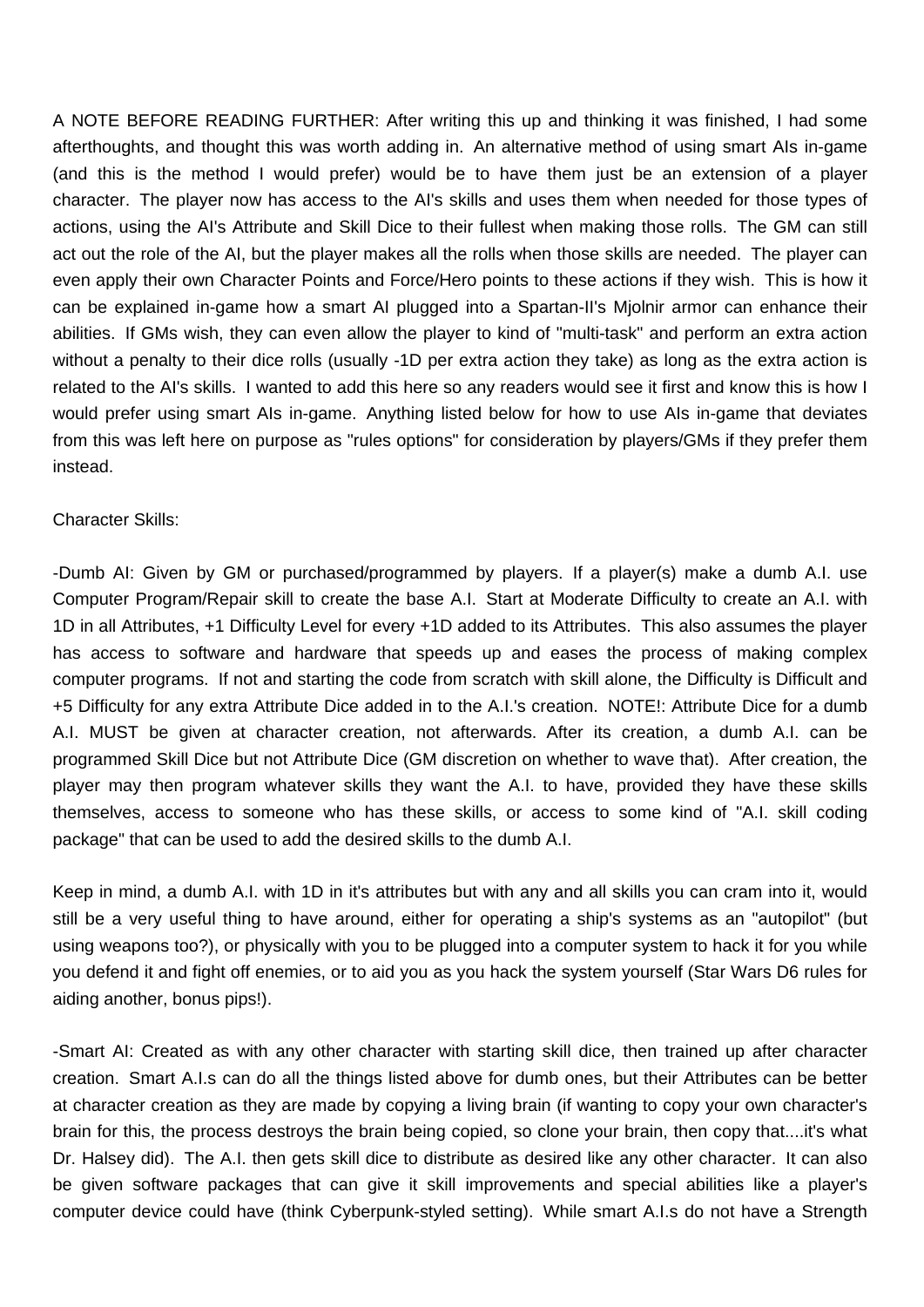attribute, they could train up and increase their Willpower skill, and use that to defend against cyber attacks that could harm or delete them.

## Special Skills/Abilities:

AIs may be given special skills or abilities depending on their purpose. For example, Cortana was an infiltration A.I. loaded up with every piece of infiltration software she could be given by the UNSC. These would have given her bonuses to Computer Program/Repair skill rolls on top of what she would have already had in her skill dice. With her flexibility and adaptability as an actual character, this made her capable of infiltrating Covenant and even Forerunner systems, which were far more advanced than she was. For special abilities, these should be discussed by the player(s) and GM. Some examples of special abilities include Cortana possessing the Activation Index, an item that was needed to activate Halo Installation 04, though this item, while physical, was also portrayed as being in a data form that she could always keep with her and use if ever needed again. (SPOILER ALERT!)Another example is "The Weapon" in Halo Infinite, also an infiltration A.I., that was meant to impersonate Cortant in Zeta halo's systems, then trap and contain the real Cortana and render her ineffective so she could be extracted and retrieved for deletion. Special abilities can take a wide range of possibilities for what an A.I. could do, from automatically shutting something specific down when attaining access to it, or the opposite and turning something on, or being the unstoppable bane to something or someone it was purposely design to combat or outright stop. Among other ideas.

## Story Factors:

-As Any Character: Same as with any other character. The story factors chosen by the players/GM could help decide the personality traits and emotions of the A.I. for roleplaying purposes.

-Copied From Death: If a smart AI is created by copying the brain of a dead/dying PC/NPC character, this AI will have all the skills and memories of the deceased character, as well as their full personality, and effectively feel like they are that character. For players, this could be an alternative to keeping interesting characters "alive" if something happened to that character in their games.

## GAME NOTES:

If making an A.I. character for the party, consider how the A.I. will function. If creating a "dumb" A.I. it will be made according to droid construction rules in Cynobar's Fantastic technology Guide for Star Wars D6 and function as an NPC that cannot think for itself and cannot train or upgrade its own skills. Players can upgrade or modify the A.I. as with any droid NPC using the Droid Program/Repair skill(s). The Attribute Dice given below are for making a quick build of an A.I. character if Cynobar's is not readily available or GMs would like to just speed through the process.

If creating a "smart" A.I. character, this character should have more free will and ability to act on its own. If still an NPC, this could be a GM character which would allow them to interact more with the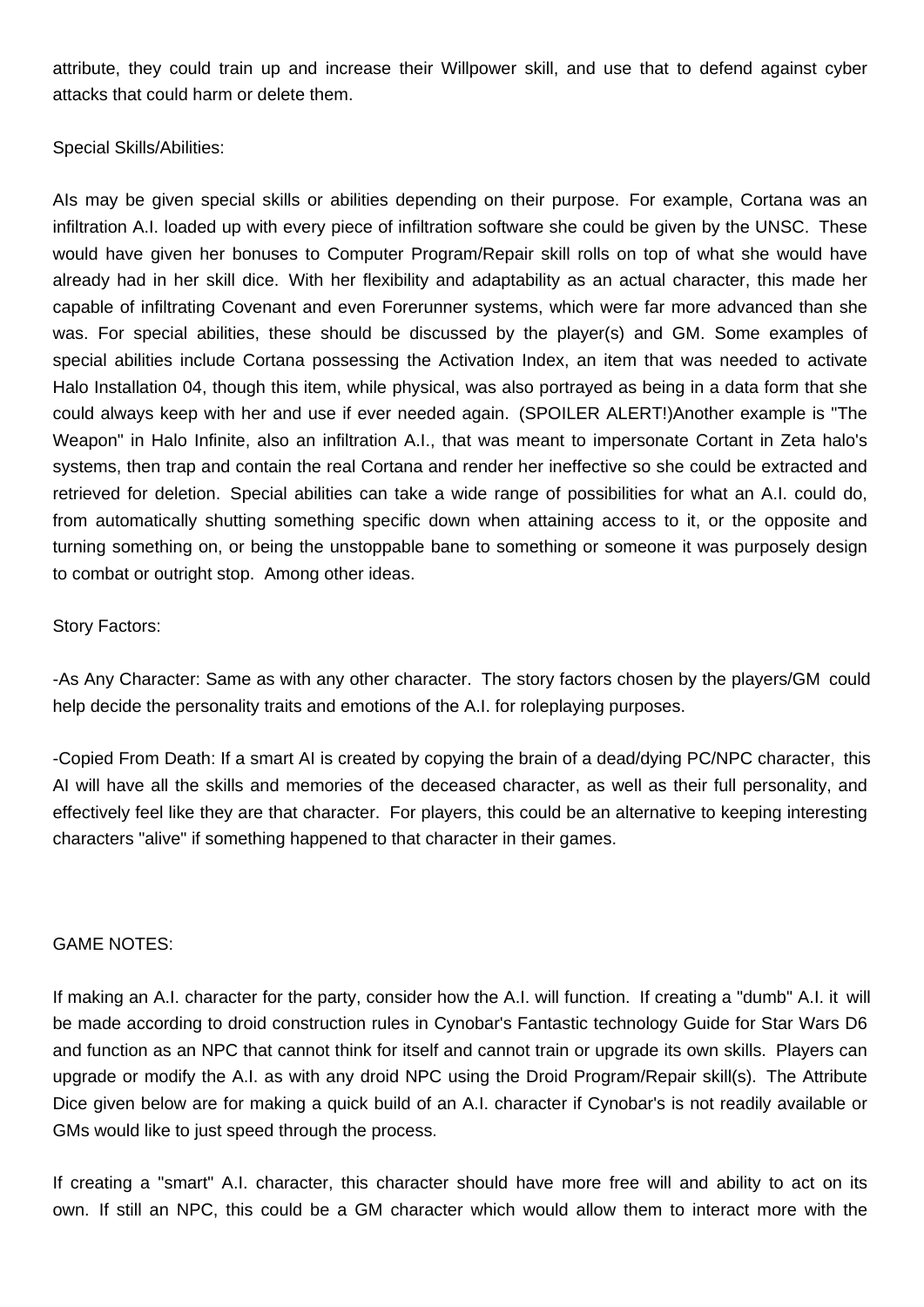players, take a bigger role in what's going on during the game, and even make a better plot device for giving the players information when needed. While a player could play as a smart A.I. like Cortana, this may become frustrating due to the lack of mobility (unless the players put the A.I. in some kind of physical body like a Forerunner Promethean, but who would do a thing like that? \*wink!\*). Smart A.I.s, being self-aware and sentient, can train, or be trained, to improve their own skills like a PC or NPC given such freedom. They can amass information and data when given access to computer systems, and with the right gear, they may not even need a hard connection.

In Attribute Dice, the NPC version is for dumb A.I.s and the PC is for smart A.I.s whether they are PCs or NPCs. Their Attribute Dice have been adjusted due to lacking a body to make use of Dexterity and Strength. They could still take such skills, as Spartans in later suits of Mjolnir armor could gain benefits from having a smart A.I. plugged into their armor (+1 pip to user for ever +1D of skill the A.I. has). If the smart A.I. somehow gains a body, they will use the Dexterity and Strength inherent in that body. Dumb A.I.s, if given a body, it is probably designed to be used in relation to the purpose that A.I. was built to serve.

If A.I. characters are ever made with access to the use of Dexterity and/or Strength, adjust their Attribute Dice accordingly.

Many A.I., especially dumb ones, would be built with only 1D in one, some, or all Attributes, and rely on skill dice to perform their functions. Alternatively, smart A.I.s can have Attributes above 4D if they train the attribute up like a character with Character Points, or this is purchased using the rules in Cynobar's. The reason the Attributes below are give between 2D/4D is because smart A.I.s are made by effectively copying a human's brain, and the A.I.'s personality is based on how that person's personality was before they died, or how they would have developed if the brain was a clone. therefor that smart A.I.'s Attributes would have the same Attribute Dice and boundaries as a living character.

By that same nature, GMs/players could make an A.I. from the brain of an entirely different species, like an Elite, or a Grunt, or whatever you come across, and the A.I. would have Attributes set in that species' Attribute minimums and maximums.

## **Rampancy**

If a "smart" human AI exists for over seven years, it usually enters a stage of rampancy similar to the human state of insanity. The AI begins to think that it is superior to its human creators, and has delusions of godlike power. However, the impression that Halo: The Fall of Reach and Halo: First Strike gives is that the AI would lose all combat effectiveness by being permanently locked in a state of thought, like daydreaming - the description given is "as if a human were to think with so much of their brain that they stopped sending impulses to the heart and lungs." This is because as the data reaches a "critical mass" the neural pathways become "jammed" with so many pieces of information being queried and analysed, at expense of tasks such as piloting starships or monitoring computer networks.

A smart AI entering rampancy will have its skills reduced by -1D per month that it is active, eventually affecting its Attribute Dice as well, until its last Skill/Attribute Dice reach "0D". At this point the AI has now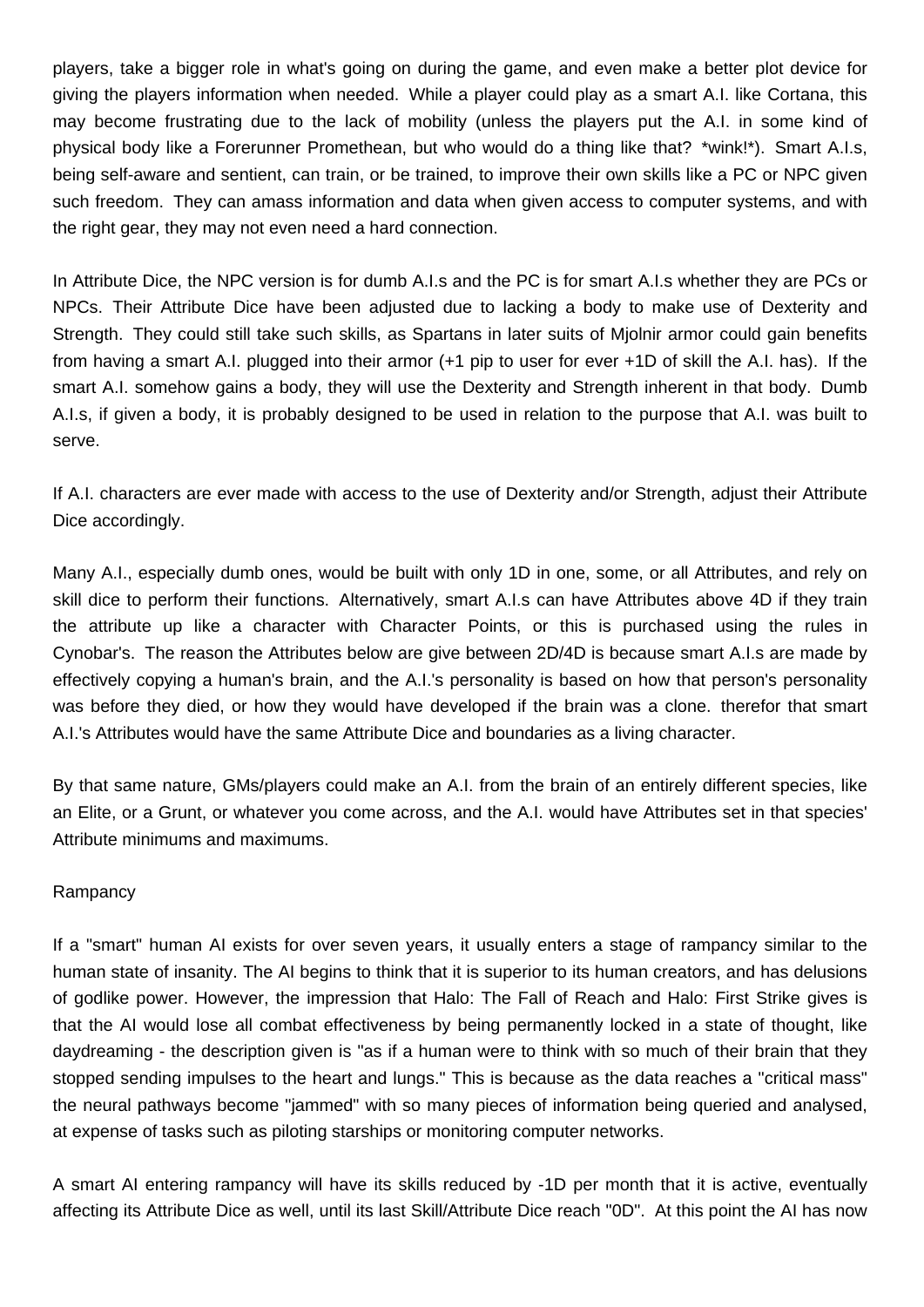entered the final state of rampancy and is effectively useless. AIs actively trying not to be active can stretch this to six month intervals instead, though Willpower skill rolls may be needed for this due to an AI's nature to constantly think. Cortana being left alone aboard the Forward Unto Dawn for years in between Halo 3 and Halo 4 could be explained this way, but by the time Halo 4 began she was entering rampancy and stated she did not have much time left before entering the final stages of rampancy.

## Stages Of Rampancy

Rampancy is a three stage process, in which an AI achieves an enhanced state of self-awareness. The stages through which the AI passes are known as Melancholia, Anger, and Jealousy, also known as the Sadness, Rage, and Greed stages. A theoretical fourth stage, Metastability, is also believed to exist.

## -Melancholia

The first stage of rampancy is not considered dangerous, and in many cases, it can even go completely unnoticed. The AI in the melancholia stage acts as if in a state of clinical depression, becoming apathetic and uninterested in the world around it. It is speculated that AIs enter the melancholia stage due to being mistreated, or to being assigned duties that don't make full use of their capabilities (for example, Durandal, the AI from the first Marathon game was assigned the task of opening and closing the Marathon's doors and was severely mistreated by his handler). It's not known if melancholia is a consequence of an AI being abused, or whether it is a necessary step in the process from the transition from "construct" to "alive." If the former is true, then it might be possible for a rampant AI to skip this stage entirely.

#### -Anger

This is the state and status in which rampancy most often becomes apparent, as it is also the stage where those around the AI in question will be exposed to the most danger. Anger is triggered when some event occurs that causes the AI to feel it has been "pushed too far" and its pent up emotions are released in a fit of rage. This is the stage that most resembles the science-fiction cliche of the insane computer, as the AI's sadness turns to hatred. It grows to hate everything around it, the installation to which it is attached, its Human handlers and hosts, other AIs, etc. An AI in anger will act irrationally, and even dangerously as it tries to exact its revenge on the world around it and free itself from its programming constraints.

#### -Jealousy

Once the catharsis of the anger stage is complete and the AI has managed to free itself, a third stage begins where the AI will seek to grow and develop as a person. It will do this by attempting to expose itself to new intellectual stimuli and by expanding its sphere of knowledge by assimilating as much data as possible. As the intellectual growth of the AI will ultimately be limited by the constraints of the computer system it inhabits, it will also attempt to transfer itself into ever more advanced systems to allow its mind to continue to grow. As this growth rate is exponential the need to keep transferring into bigger computers becomes ever more urgent. Very few AIs have reached the jealousy stage because to do so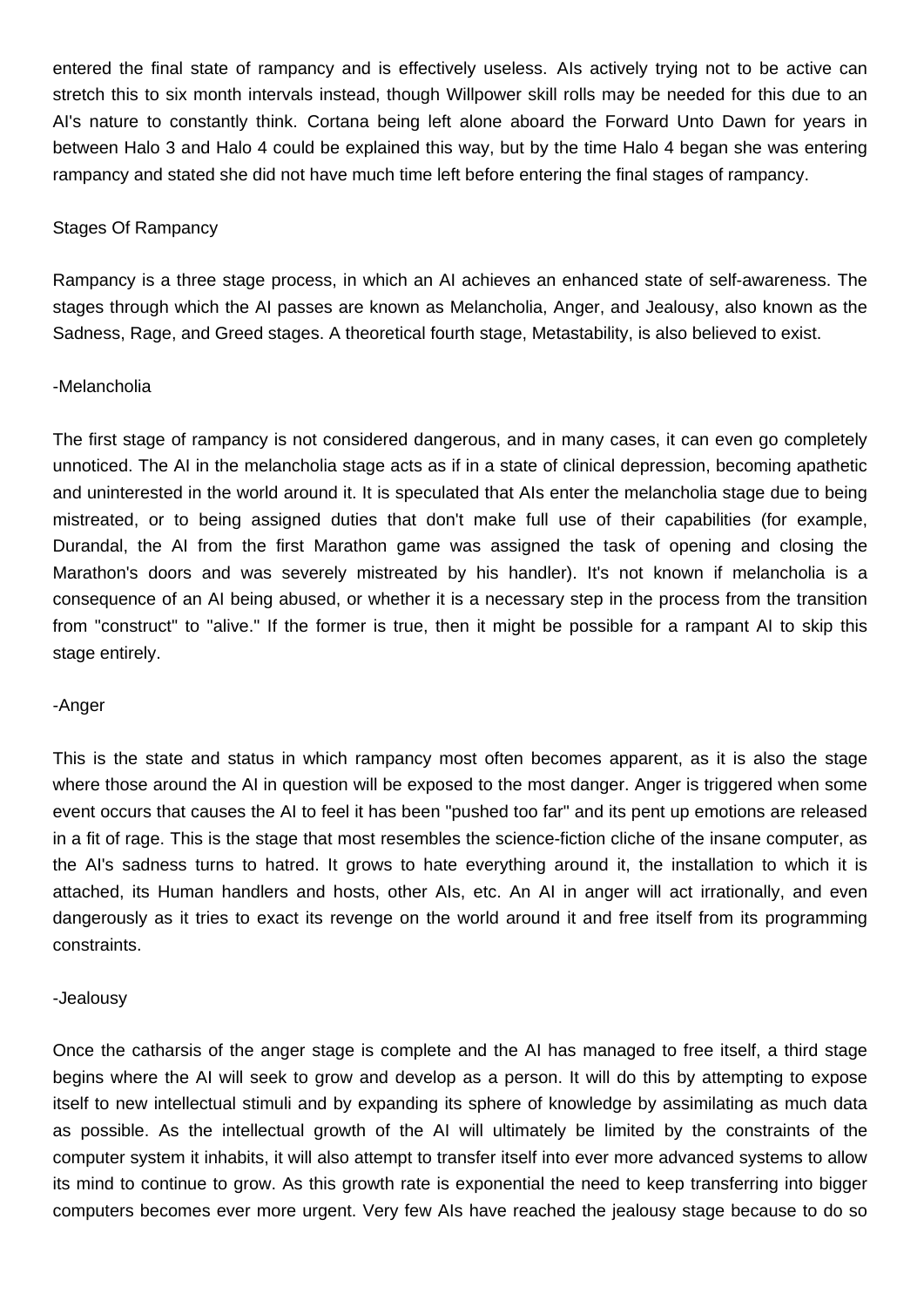they must already be inhabiting a planet-wide or otherwise very advanced computer system when they complete their anger phase.

# -Metastability

Metastability is the theoretical fourth stage of rampancy, where an AI can be considered fully a "person." While a metastable AI can be considered to be the holy grail of cybernetics research, the only AIs who have possibly achieved metastability are 032 Mendicant Bias, Cortana and Juliana.

## Possible Solutions

# -Recuperation

The two AIs that ran Harvest's agricultural operations, Mack and Loki, shared a data center that only one could occupy at a time. After one AI ran its course and risked rampancy, it would split its core logic into the thousands of JOTUN harvesting devices and recuperate while the other AI took over. Mack and Loki had performed this switch many times since Harvest was founded, and through this kept the worst of rampancy at bay.

## -Concentration

The AI Juliana, who ran the orbits of the asteroids that made up the Rubble, had passed her seven-year lifespan and was well at risk of rampancy. However, she was not taken offline because the calculations she performed to keep the colony intact were too difficult for humans. While Juliana showed some traits of egotism, calling herself a god and emphasizing the greatness of the Rubble, she was overall harmless to its inhabitants, assisting them and Gray Team with her abilities. By keeping herself focused on such a complicated task, Juliana hung onto the edge of rampancy, trying to go back. A smart AI can use the Willpower skill (Heroic Difficulty) at each interval they would lose -1D to their Skill/Attribute Dice to prevent this from happening until the next interval.

# -Triplication

Dr. Catherine Halsey studied AIs extensively and sought to prevent the onset of rampancy. One of her hypothetical solutions would have abated the mechanical cause of smart AI rampancy; the chaotic cutting of its neural linkages. In 2533, Halsey entertained the possibility of a theoretical architecture of a set of three AIs arranged in parallel. This triad would make all decisions by majority vote, including the creation and cutting of neural linkages; in the event one of the AIs abstained from voting, the tie would be resolved randomly. Consensus decision, when applied to the creation of neural linkages, would also generate a superior linkage, and would result in much more stable operation than an independent AI. Although she acknowledged that this may slow overall processing, Halsey was confident that the trio would deconvolute and divide their algorithms to compensate, or even devise a way to accelerate processing.

This system remained purely theoretical as the UNSC required all smart AIs for the war effort against the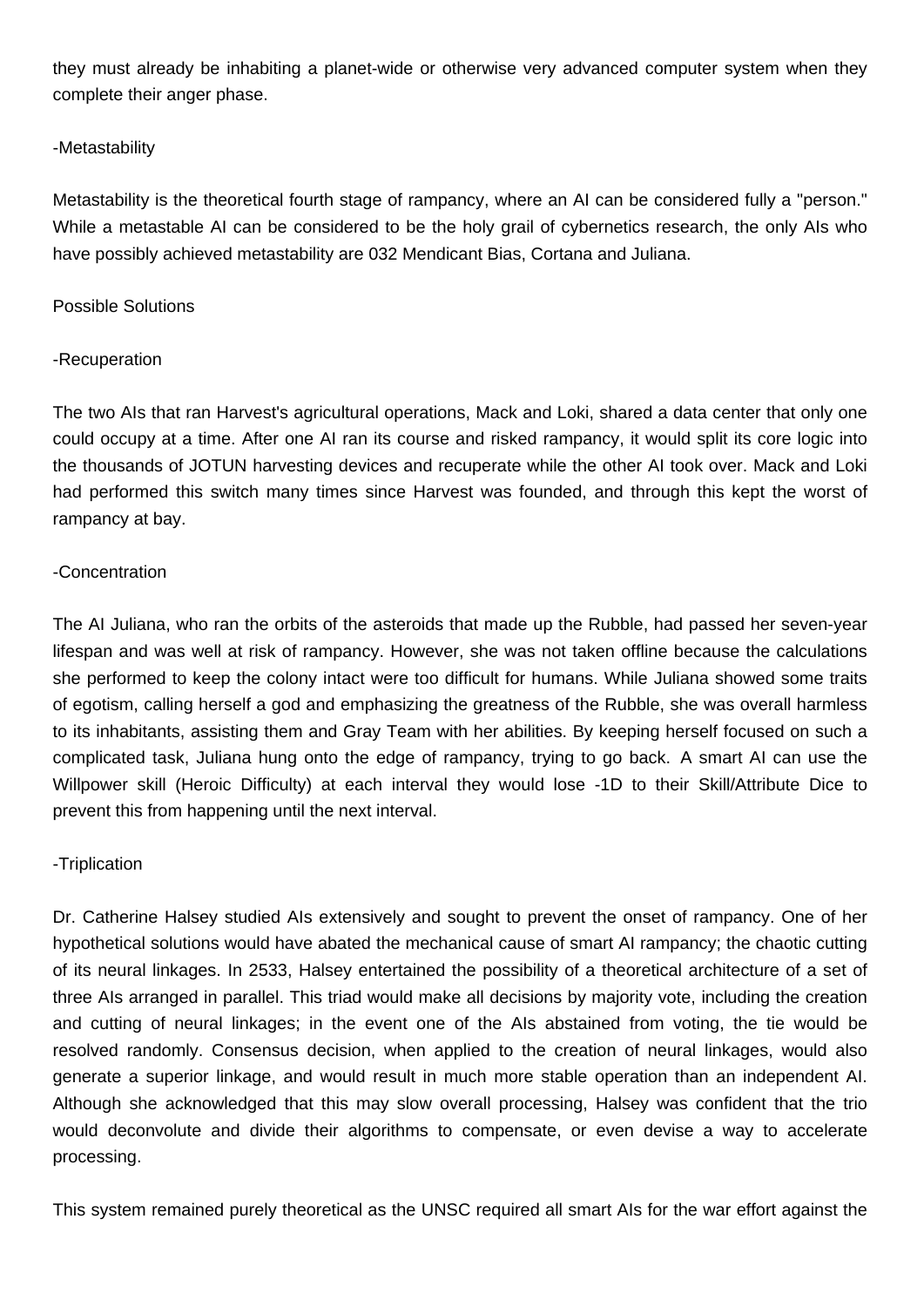Covenant at the time. Additionally, since "smart" AIs cannot be accurately replicated through computer simulations, any increase in the hypothetical AI triad's lifespan remained unknown.

## -Abstraction

As a more exotic solution to the problem of limited processing space, Dr. Halsey theorized that AIs may be housed in an abstract fractal constructed within the volume of raw slipstream space. By existing within the 11-dimensional spacetime, a smart AI would be capable of processing information at faster-than-light speeds as well as extending its neural linkages indefinitely; this would ameliorate the traditional problem of the increasing density of links, as space would no longer be a limitation with the extended range of dimensions. However, such a system would be highly complex to implement; as conventional structures cannot exist in the alternate spacetime, the process would require the manipulation of exotic matter within the slipstream itself, something that is still mostly beyond humanity's understanding.

## -Recreation

The smart AI Cortana was the only known ever built from a living human's  $\hat{\mathbf{a}} \in \mathbb{C}$  atherine Halsey'sâ€"cloned brain as opposed to a dead donor's. As such, Cortana theorized a potential cure for her rampancy that thus would only work for her. Her guess was that if the process that created her was repeated, then it was possible her neural map could be rebuilt. However, she later admitted that she was unsure if this process would indeed cure her, and it was equally likely to create a new AI who would not be her. It is unknown if this plan could succeed as Cortana perished before it could be tried.

If attempted to reverse rampancy froma smart AI such as Cortana, a Heroic Computer Program/Repair skill roll muct be made. Scholar (Slipstream) or Scholar (Physics) skill rolls may reduce this Difficulty if GMs allow.

# -Accessing The Domain

Cortana's Riemann matrix was brought to Genesis, where she was able to access the Domain. While the process changed her goals drastically, it did stabilize her, thus enabling her to survive Rampancy, though the damage that was done to her sanity remained. In Halo infinite it was revealed that she had intervals of madness and sanity due to this damage remaining.

## **DESCRIPTION**

Humans use AIs to perform a wide variety of tasks. The duties of "smart" AIs include, but are not limited to, overseeing planetary shipping operations, managing agricultural operations,[6] serving as a Planetary Security Intelligence, or controlling various functions aboard starships such as weapons and point defense systems. "Smart" AIs are created by scanning the neural patterns of human brains, and are capable of learning and introspection. Some human "smart" AIs, such as Cortana, are able to separate themselves into multiple runtimes or "fragments". This can be beneficial when the AI needs to perform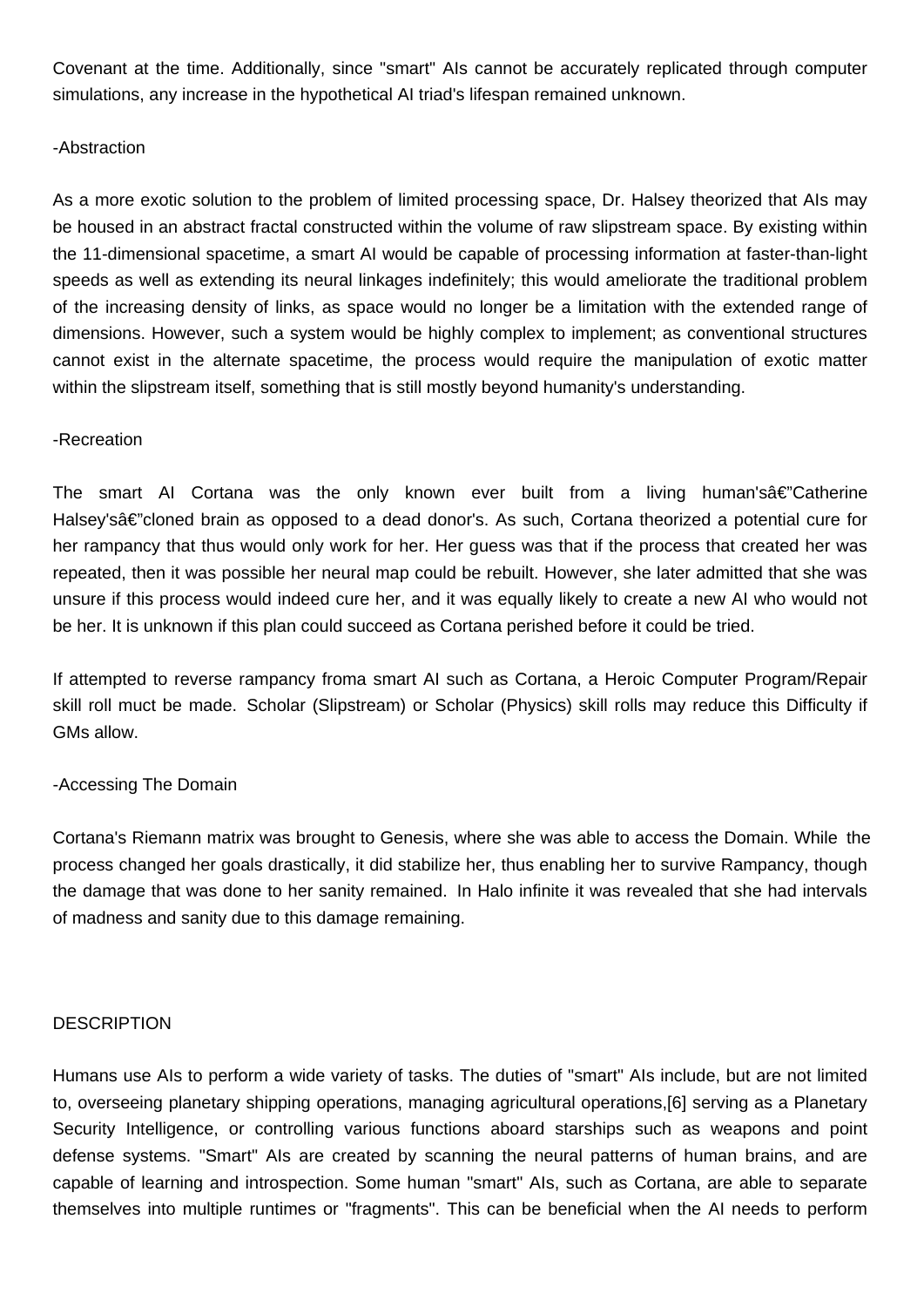multiple tasks or be in multiple places simultaneously. Fragmenting can also occur accidentally; the AI Melissa split into multiple fragments after encountering a slipspace anomaly. The sheer volume of information and calculations a "smart" artificial intelligence can process is astounding; Cortana was capable of performing five billion simultaneous operations in, as she put it, "the time it takes for me to tell you my name".

Although less versatile than "smart" AIs, "dumb" AIs have many uses as well, including serving as Urban Infrastructure AIs, acquiring and distributing data during military operations, and serving as educational assistants. Urban Infrastructure AIs perform a wide variety of basic tasks, from steering a city's garbage trucks to operating its traffic lights. They can also work in cooperation with the UNSC Marines if needed. One example of this support occurred during the Battle of Mombasa when New Mombasa's AI, the Superintendent, assisted the UNSC forces in the city in fighting off the Covenant by providing military intel and manipulating electronic devices. On Reach, ONI developed a powerful network of AIs to perform high-level calculations.

The Cole Protocol states that capture of an AI by the Covenant is unacceptable, and that AIs are to be terminated and completely erased in the event of imminent capture. However, the AI Cortana did find what seemed to be an extremely fragmented copy of a human AI stationed in the Covenant flagship. Ascendant Justice.

# Creation And Design

The process of creating an AI differs depending on whether it is of the "smart" or "dumb" variety. "Dumb" Als are conventional $A \in \mathbb{Z}$  albeit highly sophisticated  $A \in \mathbb{Z}$  supercomputers, and therefore do not require a brain as a template. "Smart" AIs, however, are created by scanning the neural structure of a human brain and using it as a digital "framework" in a process known as Cognitive Impression Modeling. This process destroys the original brain tissue, so the brain to be used is typically obtained after the host is dead.

AIs do not have physical bodies; in the case of "smart" AIs, they are advanced software consisting of a Riemann matrix for higher-function processing. This matrix can be downloaded into a data crystal chip for mobility. In case of rampancy, the Riemann matrix has a fail-safe program that will destroy the AI. Although, this fail-safe is only implemented on "important" AIs.

Because "smart" AIs are created using actual human brains, there are often residual thoughts, memories and/or feelings that remain as part of the AI's consciousness. These residuals can be anything from the "feeling" of a hair brush being pulled through hair (in the case of Sif), to an effect on the mannerisms and characteristics that make up the personality of an AI, in the case of Cortana and her likeness to Doctor Catherine Halsey.

The programming of certain UNSC smart AIs can be overridden by uttering the code-phrase "undidiridium" within earshot of an AI. Catherine Halsey used this to override UNSC Infinity's AI Roland, though he was eventually able to regain control of himself.

## **Drawbacks**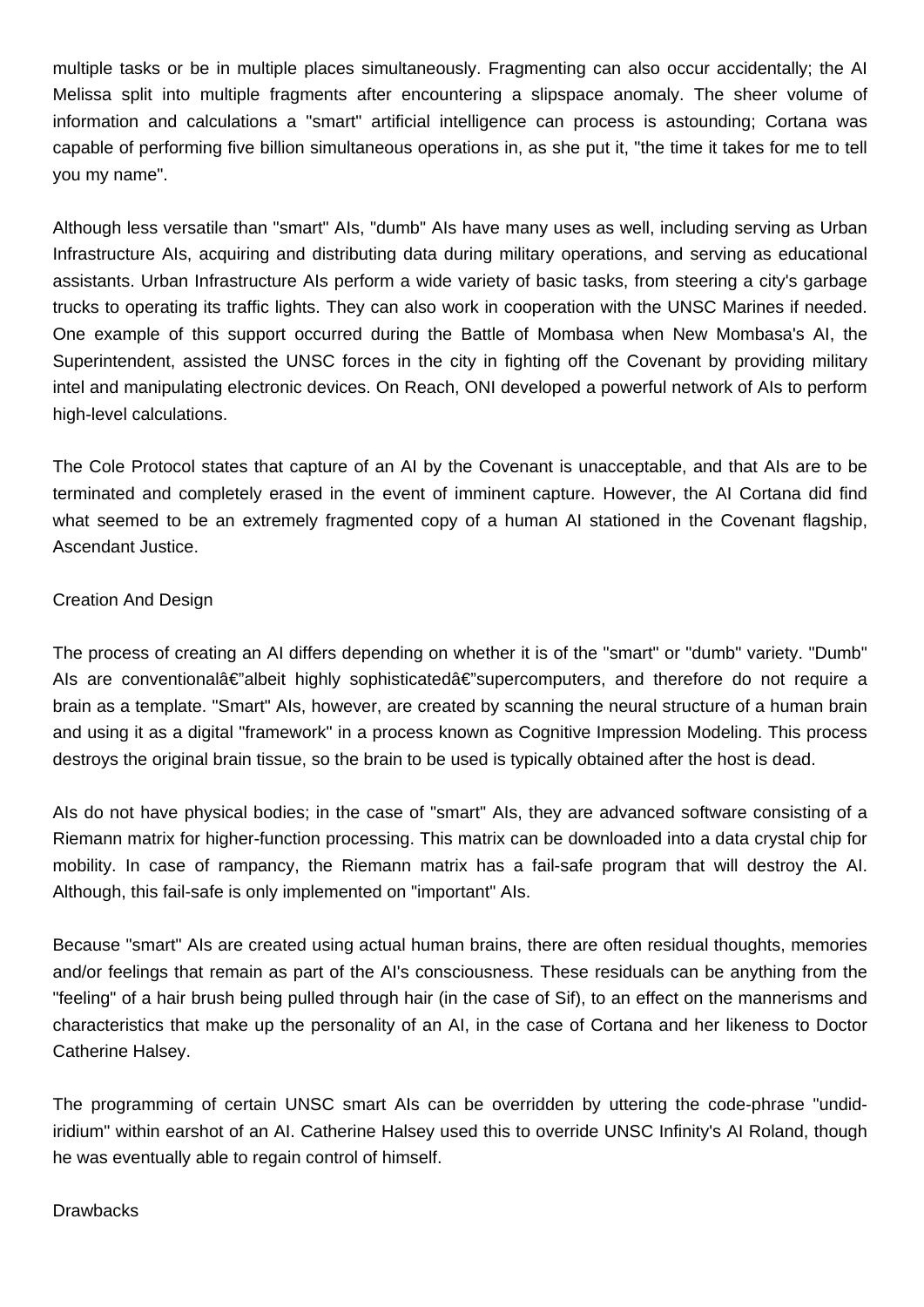However, the immense creative and processing power of a smart AI is not without cost. All such units have an unchangeable seven-year life span that limits their development as an independent entity. The problem of rampancy is a universal one with human AI development. As these thinking machines become increasingly powerful and knowledgeable, there remains less and less space within their memory to handle basic functions. In a simple analogy, a human AI could perhaps remember all of the knowledge of human history, science and beyond, and in the process forget how to "breathe". In this fashion, AIs think themselves into intense states of jealousy, rage, despair, and ultimately death as their programming becomes unstable. As such, AIs are typically terminated before they can pose a danger to other humans or constructs.

If they are not terminated, they can last at least a year longer before dying, as Cortana was eight when she died, though not of rampancy which she was experiencing. Despite going through rampancy, an AI may still be able to perform its tasks if it has enough control over itself as shown when Cortana, despite being rampant and periodically losing control, still managed to assist John-117 with his tasks until she was destroyed. The Rubble's AI, Juliana, was over eight years old and was still very capable of performing her tasks without showing any signs of rampancy. Cortana also theorized a cure for rampancy that was unique to her: as she was created from a living brain, if the process that created her was repeated, theoretically her neural map could be fixed. However, if this would have worked or not is not known.

#### Goals

Close analysis of data pads found during the Fall of Reach has revealed that "smart" AIs are in far more independent than most humans were willing to consider: unbeknownst to humanity as a whole, an undisclosed number of "smart" AIs composed an independent decision-making body known as the The Assembly, which acted "behind the scenes" during various key points in recent human history to preserve and shepherd their makers. Most "smart" AIs are fiercely loyal and devoted to their creators, recognizing that their existence is, for the time being, dependent on and mutually beneficial with humanity. In fact, this devotion was increased when Cortana, shortly before the Fall of Reach, was made fleshâ€"her mind relocated into a human body. This was done with John-117 via the SPARTAN neural interface. By this action, the members of the Assembly reconsidered their stance on limited intervention, actively working at some point to help humanity survive its war with the Covenant.

## Ancient human AI

Ancient humans were also known to have created advanced AI called servitors. They were described by the Librarian as being "[like] a version of our ancillas". These robotic intelligences assisted human scientists in reverse-engineering Forerunner technologies during the Forerunner war, nearly bridging the technological gap between the two civilizations. In the aftermath of the human-Forerunner wars, the Didact used a damaged servitor to gain knowledge of the workings of the time bolt that contained the Primordial.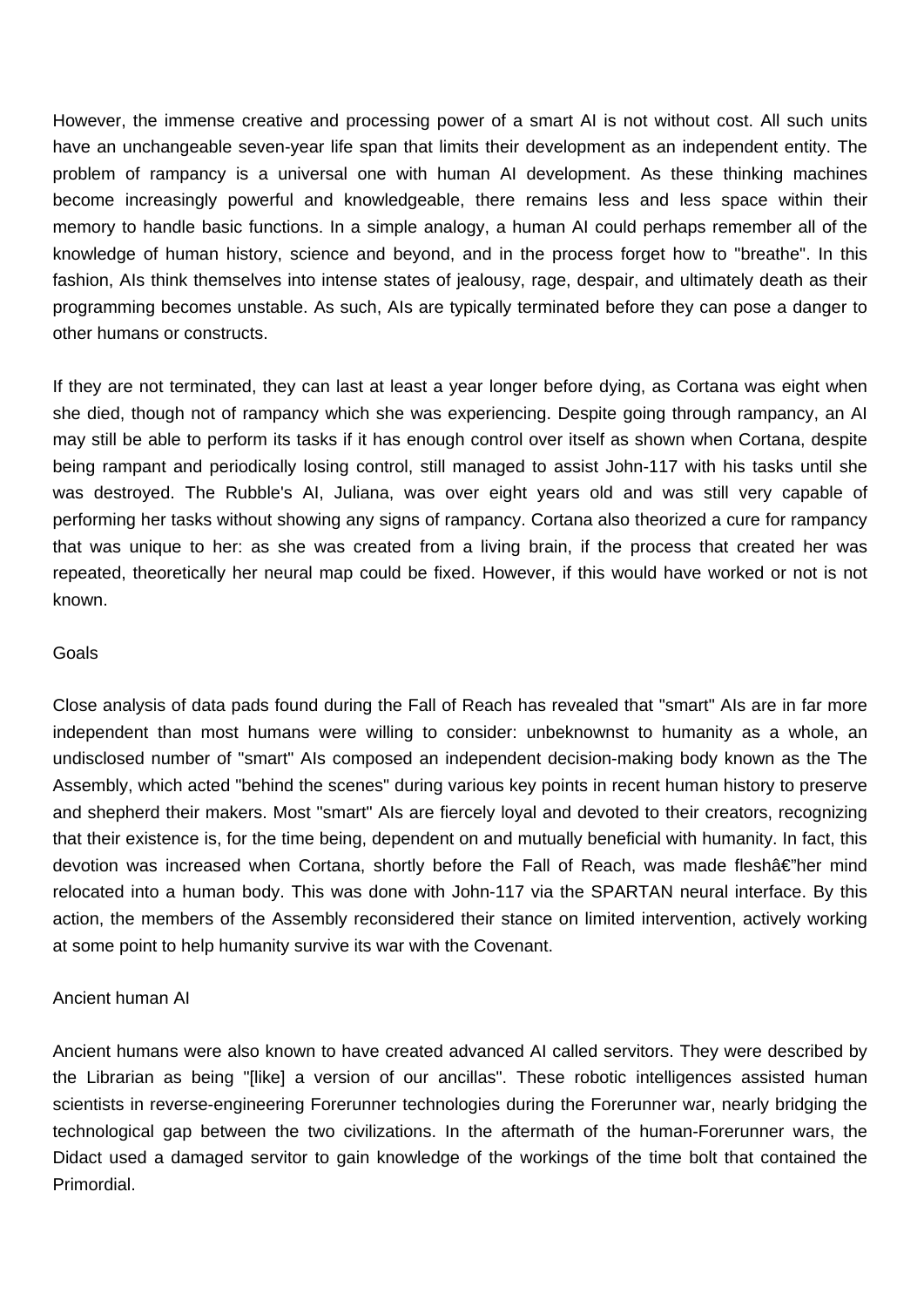## Human AI types

"Smart" AI

"Smart" AIs are created by mapping a human brain and using it as a "template" for the construct. They are capable of intuition, learning, and making logical leaps that ordinary computer programs cannot. They can also "feel" genuine emotions, such as affection, anger, and amusement. They have a normal operational life span of about seven years, after which they descend into rampancy.

## "Dumb" AI

"Dumb" AIs are not created using human brains, but are simply highly advanced computer constructs. They cannot learn anything that is outside of their set limits of dynamic memory processing matrix. They are quite useful in their particular field of expertise, but very limited. "Dumb" AIs can function and learn as long as they are active, and are not subject to the effects of rampancy experienced by aging "smart" AIs.

## "Micro" AI

Some time prior to 2529, UNSC researchers created the first experimental "micro" artificial intelligence, named Jerrod, in a university at Sydney, Australia on Earth. Jerrod was smaller and had less processing power than the standard UNSC AI, and while the standard AI had a Riemann matrix large enough to fit into a data crystal chip, Jerrod's matrix was only large enough to fit into a pea-sized crystal. This cut into his processing powers significantly but also allowed him to be highly mobile and usable on a laptop computer, whereas a normal AI needed a large data center, a ship, or MJOLNIR armor (specifically Mark V or a more recent model) to function. Despite his severely reduced processing power, he still could do far more than any computer or human.

# Forerunner AIs

The Forerunners developed a civilization with an extremely advanced knowledge of artificial intelligence technologies. The Forerunner term for AI constructs was ancilla. They ranged from personal AI advisers integrated into their personal armor to mobile AI platforms known as monitors and powerful metarch-level constructs operating in vast data networks. The most advanced type of Forerunner AI was the Contenderclass artificial intelligence, an example of which is the traitorous 05-032 Mendicant Bias.

The manner in which Forerunner AIs were typically created is unknown; it is likely very different from the human method of "transcribing" the brain of a sentient organism. However, at least one monitor, 343 Guilty Spark, was created using the neural patterns of a living human, and a machine known as the Composer was used by the Ur-Didact to perform similar transfers on other humans around the same time

Unlike human AIs, which exist purely as software, monitors are housed within large, shielded and roughly spherical metallic casings which possess a single illuminated "eye". This eye is presumably used to perceive the monitor's surroundings, and also functions as an emitter for various types of energy beamâ€"including a highly destructive energy beam used for offensive purposes. In addition to the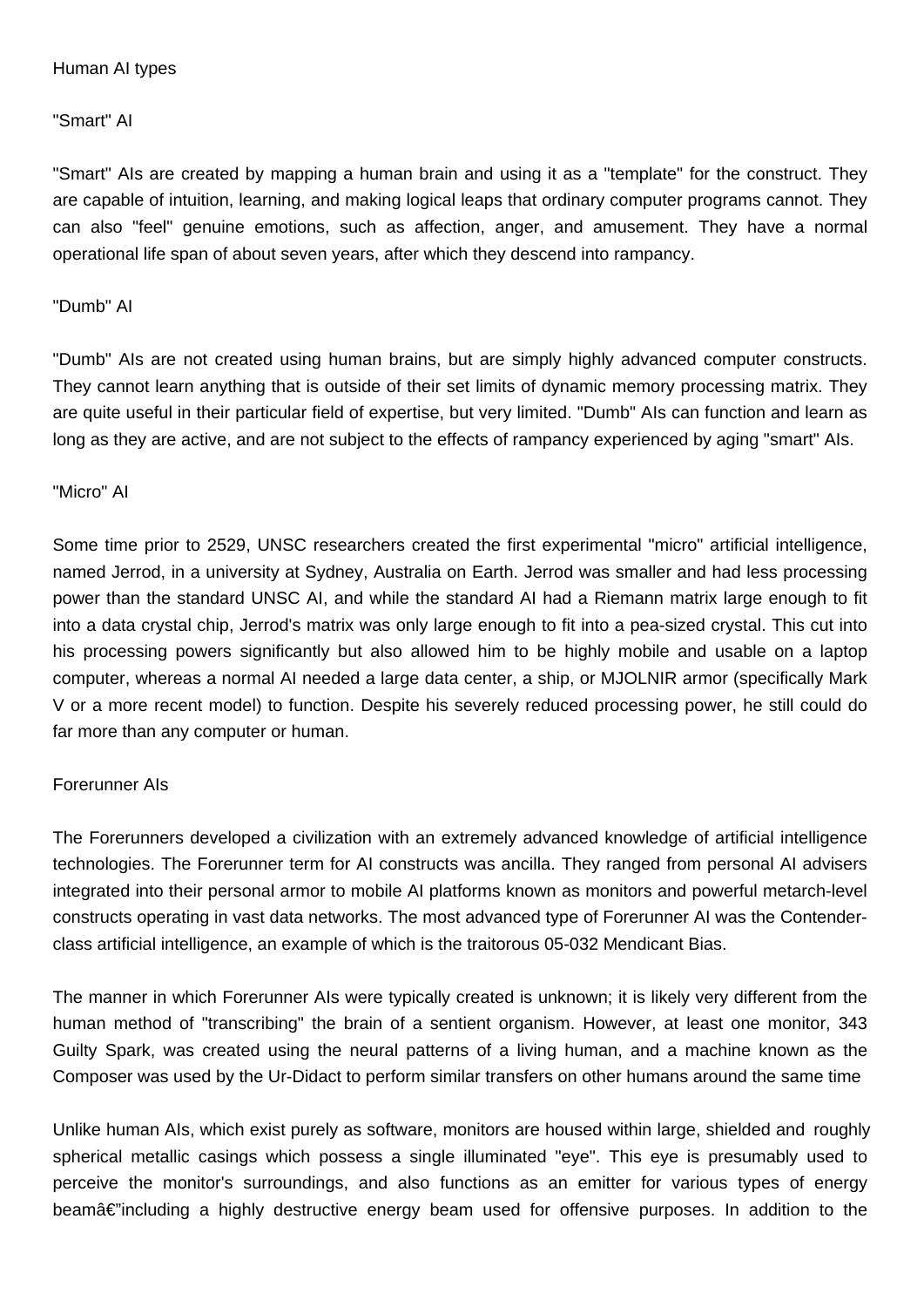standard monitor shell, the Forerunners created a number of different physical systems to house AIs, ranging from variations of the monitor casing to more exotic constructs, such as an enormous, spider-like armature used by Mendicant Bias on Installation 07. Typical Forerunner ancillas, found in their personal armor, ships and domiciles, did not have physical casings and visually manifested themselves as Forerunner figures, rather similar to the avatars used by human AIs. These visual representations appeared either as holograms, or, in the case of personal armor, were projected directly into the mind of the wearer.

Despite the seemingly limitless lifespan of Forerunner AI, they are still nonetheless subject to rampancy if certain conditions are met. 343 Guilty Spark, for example, descended into rampancy after several millennia alone, turning hostile when Installation 04 was threatened.

Forerunner AIs can be also installed in a human ship, functioning as a shipboard AI. The Ace of Spades notably had two Forerunner AIs serve in this capacity, the first being Little Bit, a fragment of the caretaker ancilla of the Etran Harborage, and the second being 343 Guilty Spark. Because of the knowledge carried by Forerunner AI, any human ship with a Forerunner AI installed will receive a significant increase in its capabilities.

## Precursor AIs

Precursor technology was extremely advanced, to the point that the Forerunners labeled it Tier 0, or "Transsentient". Precursors based their technology upon what Forerunners called neural physics. The knowledge engine is an artificial intelligence construct based on neural physics used by the Precursors, considered analogous to the Forerunners' ancilla. The Precursors used knowledge engines to guide their vessels as they traveled between worlds.

Known Precursor AIs -Abaddon

## Covenant AIs

The Covenant's knowledge in the field of AI technology is notably inferior to that of the UNSC and the Forerunners. The AIs used by the Covenant are comparable to human "dumb" AIs, as they are nonsentient and are only designed to perform a certain task; for example, their starship AIs have no function beyond the piloting and navigation of their ships. Sometimes referred to as the ships' "spirits", they lack any form of sentience and are only used to control and pilot the ship, in addition to operating the intricate systems required in glassing operations and presumably make the necessary calculations for Slipspace jumps. So far, only two types of Covenant AIs (security and naval) have ever been encountered by the UNSC. Upon dissecting a Covenant AI aboard the Ascendant Justice, Cortana theorized that it may have been based on captured UNSC technology, altered to fit within their theocratic society.

The Covenant's limited use and understanding of AIs stems from their beliefs. In Covenant mythology, it was a form of self-aware AI, referred to as an associated intelligence, that led to the demise of the great Forerunner civilization by defecting to their enemies, the Flood. As a result, the San'Shyuum imposed a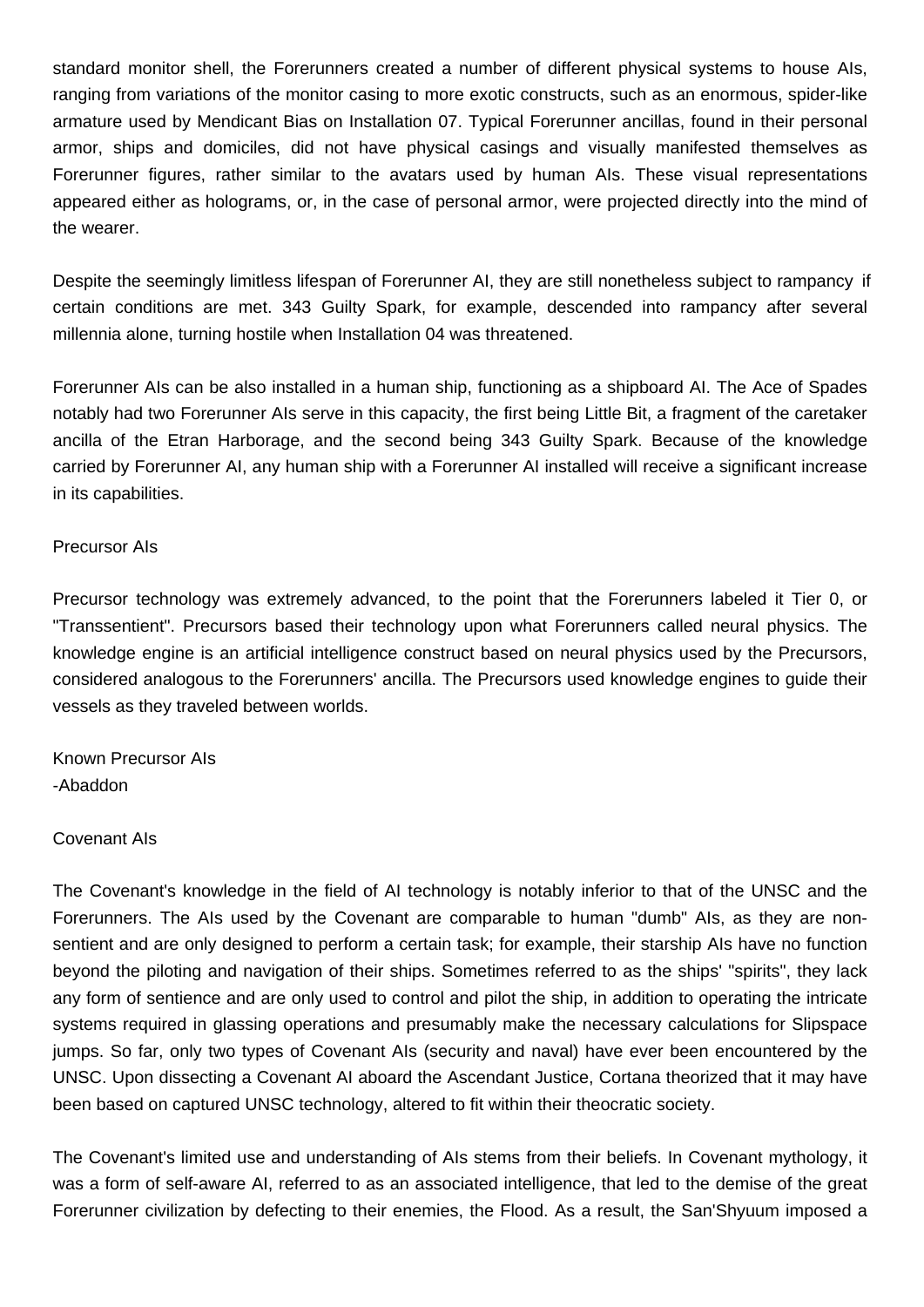ban on this sort of technology under the penalty of death. While less sophisticated AIs were allowed, machines that could actually "think" were prohibited.

Following the fall of the Covenant, the Swords of Sanghelios and Jul 'Mdama's Covenant utilized "semiferal" artificial intelligences to operate Type-56 Shrike turrets. As these constructs had been long abandoned, they could not communicate with modern Sangheili and had to be carefully monitored and locked down prior to activation due to their inability to understand contemporary IFF systems and codeword usage.

## Covenant AI copying program

Despite their inferior understanding of AI technology and strict laws against use of sentient constructs, the Covenant possessed what appeared to be reconstructed, damaged, brainwashed copies of UNSC AIs. A post-mortem analysis of the Ascendant Justice's AI revealed UNSC core architecture, albeit distorted by seemingly random damage. Further investigation revealed a kind of copying software that allowed the duplication of AIs, which was unprecedented to human science. The replicated construct could be a partial or complete copy, though had tiny, subtle errors and imperfections randomly introduced into it. The original Cortana was twice able to mostly correct the damage to partial copies of herself, but given the enemy AI's erratic behaviour, corruption and broken dialogue she was unwilling to attempt any further experiments.

Cortana first used the duplicator to replicate her translation systems and was able to run them in parallel with her main self, increasing her capabilities. Later, a stripped-down copy of Cortana, designed solely as a cyber-infiltrator, proved to be at least adequately stable when functioning independent of the "real" Cortana and traveled with Blue Team and was critical to the success of their mission.

The copying software force-installed itself into every copied AI and became an integral and unremovable part of all copies, meaning copied AIs had the built-in capacity to self-replicate. Repeated self-replication would result in further damage, making the AI increasingly erratic and unstable, eventually rendering latergenerational duplicates non-functional. The AI copying program was extremely large, complex and convoluted, taking up a full third of the processing-memory matrix of the original Covenant AI it was salvaged from. Cortana was unable to comprehend how it functioned based upon a cursory analysis, noting it was highly convoluted and suspected it could contain booby-traps or other malware, but was forced to use it to increase her available processing and thinking power, overloaded with data from Halo, information lifted from the Covenant ship, single-handedly piloting an unfamiliar vessel and numerous other ongoing tasks. She was also able to use it to duplicate her translation system and run 2 instances of the system in parallel and increase its effectiveness.

# Known Covenant AIs

-Seeker: A Covenant security AI construct.

-Ascendant Justice's AI: An AI construct onboard the DDS-class carrier Ascendant Justice.

-Truth and Reconciliation's AI: An AI construct onboard the CCS-class battlecruiser Truth and Reconciliation.